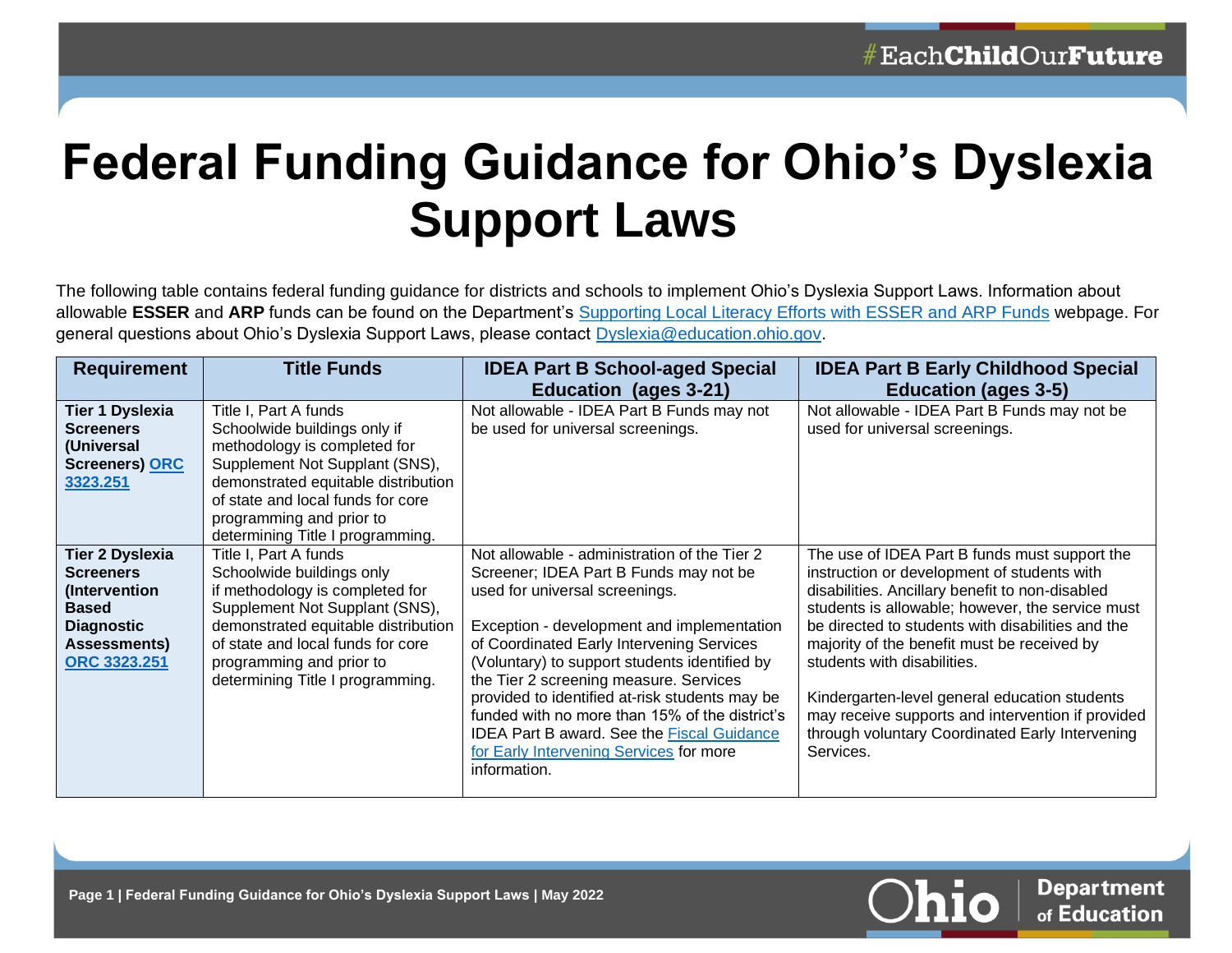| <b>Requirement</b>                                                                                                     | <b>Title Funds</b>                                                                                                                                                                                                                                                                                                                                                                                                                        | <b>IDEA Part B School-aged Special</b>                                                                                                                                                                                                                                                                                                                                                                                                                                                                                                                                                                                                                                                                                                                                                                                                                                                                                                                                                                                                      | <b>IDEA Part B Early Childhood Special</b>                                                                                                                                                                                                                                                                                                                                                                                                                                                                                                                                                                                                                                                                                                                                                                                                                                                                                                                                                                                    |
|------------------------------------------------------------------------------------------------------------------------|-------------------------------------------------------------------------------------------------------------------------------------------------------------------------------------------------------------------------------------------------------------------------------------------------------------------------------------------------------------------------------------------------------------------------------------------|---------------------------------------------------------------------------------------------------------------------------------------------------------------------------------------------------------------------------------------------------------------------------------------------------------------------------------------------------------------------------------------------------------------------------------------------------------------------------------------------------------------------------------------------------------------------------------------------------------------------------------------------------------------------------------------------------------------------------------------------------------------------------------------------------------------------------------------------------------------------------------------------------------------------------------------------------------------------------------------------------------------------------------------------|-------------------------------------------------------------------------------------------------------------------------------------------------------------------------------------------------------------------------------------------------------------------------------------------------------------------------------------------------------------------------------------------------------------------------------------------------------------------------------------------------------------------------------------------------------------------------------------------------------------------------------------------------------------------------------------------------------------------------------------------------------------------------------------------------------------------------------------------------------------------------------------------------------------------------------------------------------------------------------------------------------------------------------|
|                                                                                                                        |                                                                                                                                                                                                                                                                                                                                                                                                                                           | <b>Education (ages 3-21)</b>                                                                                                                                                                                                                                                                                                                                                                                                                                                                                                                                                                                                                                                                                                                                                                                                                                                                                                                                                                                                                | <b>Education (ages 3-5)</b>                                                                                                                                                                                                                                                                                                                                                                                                                                                                                                                                                                                                                                                                                                                                                                                                                                                                                                                                                                                                   |
| <b>Professional</b><br><b>Development</b><br><b>ORC 3319.077</b>                                                       | Title II-A funds<br>Funds may not be utilized towards<br>the required hours. Allowable-Any<br>additional PD instructional hours<br>above the state required hours.<br>Title I, Part A funds<br>Schoolwide buildings only<br>if methodology is completed for<br>Supplement Not Supplant (SNS),<br>demonstrated equitable distribution<br>of state and local funds for core<br>programming and prior to<br>determining Title I programming. | Not allowable - Professional Development<br>focused on the identification of symptoms and<br>indicators of dyslexia or use of screeners.<br>Exception -<br>1. Professional Development through<br><b>Coordinated Early Intervening</b><br>Services (Voluntary) or<br><b>Comprehensive, Coordinated Early</b><br><b>Intervening Services (Mandated). See</b><br>the Fiscal Guidance for Early<br><b>Intervening Services</b> for more<br>information on how a district may<br>implement early intervening services<br>to support students identified as<br>having dyslexia tendencies. No more<br>than 15% of the district's Part B fiscal<br>year allocation may be used for<br>implementation of these services.<br>2. Professional Development for<br>instructional staff. IDEA Part B funds<br>may be used for professional<br>development for special education<br>staff and general education staff who<br>teach students with dyslexia to meet<br>the identified academic or<br>developmental needs of students with<br>disabilities. | Not allowable - Professional Development<br>focused on the identification of symptoms and<br>indicators of dyslexia or use of screeners.<br>Exception -<br>Professional Development through<br>1.<br><b>Coordinated Early Intervening Services</b><br>(Voluntary) or Comprehensive,<br><b>Coordinated Early Intervening Services</b><br>(Mandated). See the Fiscal Guidance for<br>Early Intervening Services for more<br>information on how a district may<br>implement early intervening services to<br>support students identified as having<br>dyslexia tendencies. No more than 15%<br>of the district's Part B fiscal year<br>allocation may be used for<br>implementation of these services.<br>Professional Development for<br>2.<br>instructional staff. IDEA Part B funds<br>may be used for professional<br>development for special education staff<br>and general education staff who teach<br>students with dyslexia to meet the<br>identified academic or developmental<br>needs of students with disabilities. |
| <b>Multi-Sensory</b><br><b>Structured</b><br>Literacy<br><b>Certification</b><br><b>Process</b><br><b>ORC 3319.078</b> | Title II-A funds                                                                                                                                                                                                                                                                                                                                                                                                                          | Not allowable - IDEA Part B funds may not be<br>used to establish the district's multi-sensory<br>structured literacy certification process.<br>Exception - IDEA Part B funds may be used to<br>support the costs of educators participating in<br>the multi-sensory structured literacy<br>certification process as long as the educators                                                                                                                                                                                                                                                                                                                                                                                                                                                                                                                                                                                                                                                                                                  | Not allowable - IDEA Part B funds may not be<br>used to establish the district's multi-sensory<br>structured literacy certification process.<br>Exception - IDEA Part B funds may be used to<br>support the costs of educators participating in the<br>multi-sensory structured literacy certification<br>process as long as the educators are addressing                                                                                                                                                                                                                                                                                                                                                                                                                                                                                                                                                                                                                                                                     |